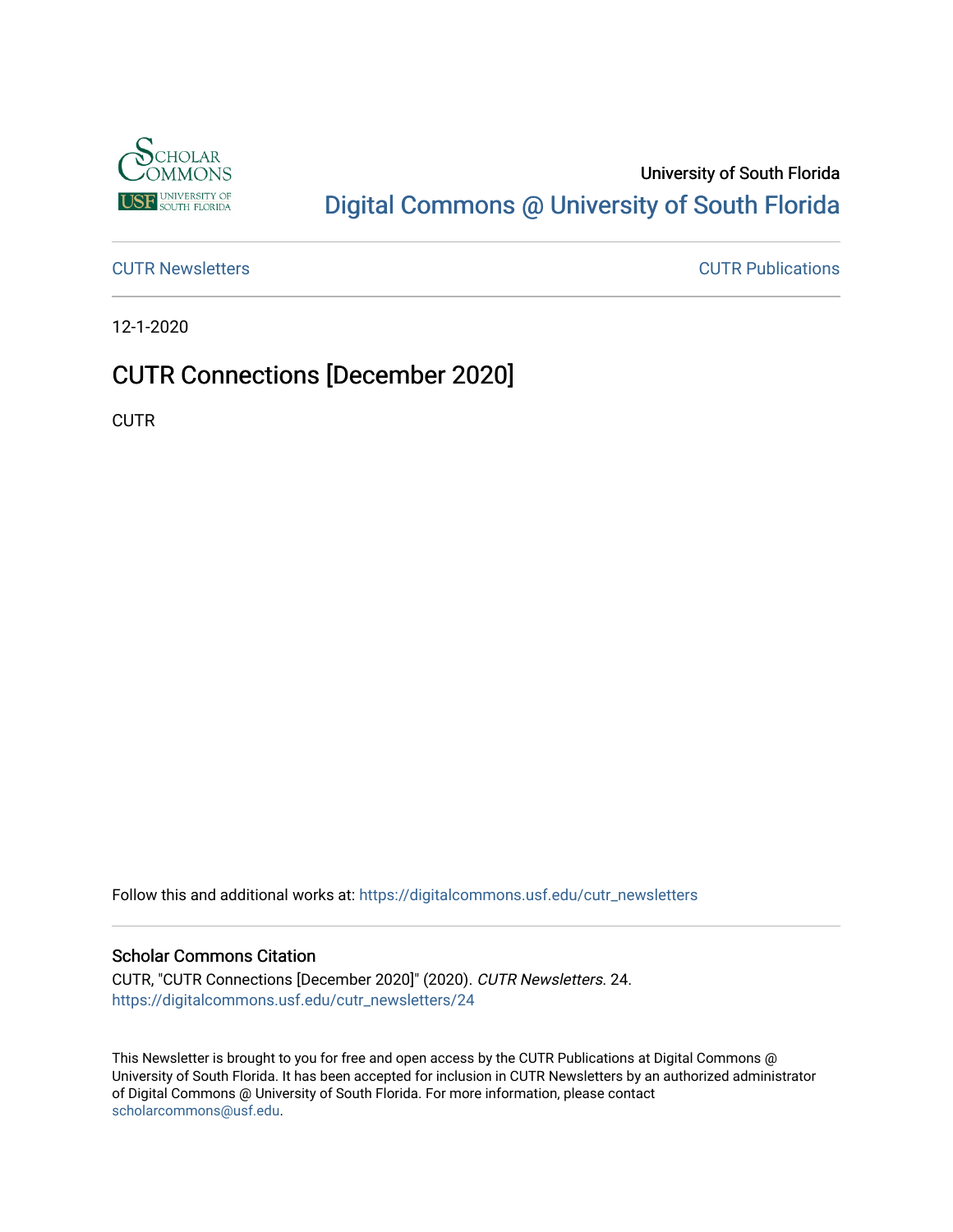

# The Center for Urban Transportation Research wishes yo[u a](https://www.facebook.com/CUTRUSF/) ve[ry h](https://twitter.com/CUTRUSF)ap[py a](https://www.instagram.com/cutrusf/)nd [saf](https://www.youtube.com/c/CUTRUSF)e holiday!



CUTR was established in 1988 in the College of Engineering at the University of South Florida, in Tampa, Florida. CUTR's mission<br>is to proactively support implementation of innovative multimodal transportation solutions an expertise in the form of insightful research, comprehensive training and education, effective technical assistance and in-depth<br>policy analysis, that translates directly into benefits for CUTR's project sponsors. CUTR's 45 for all modes of transportation. The multidisciplinary research faculty includes experts in engineering, planning, computer science,<br>economics, public policy, public health, and geography. CUTR logs nearly \$20 million per

### **For more information, please visit www.cutr.usf.edu**